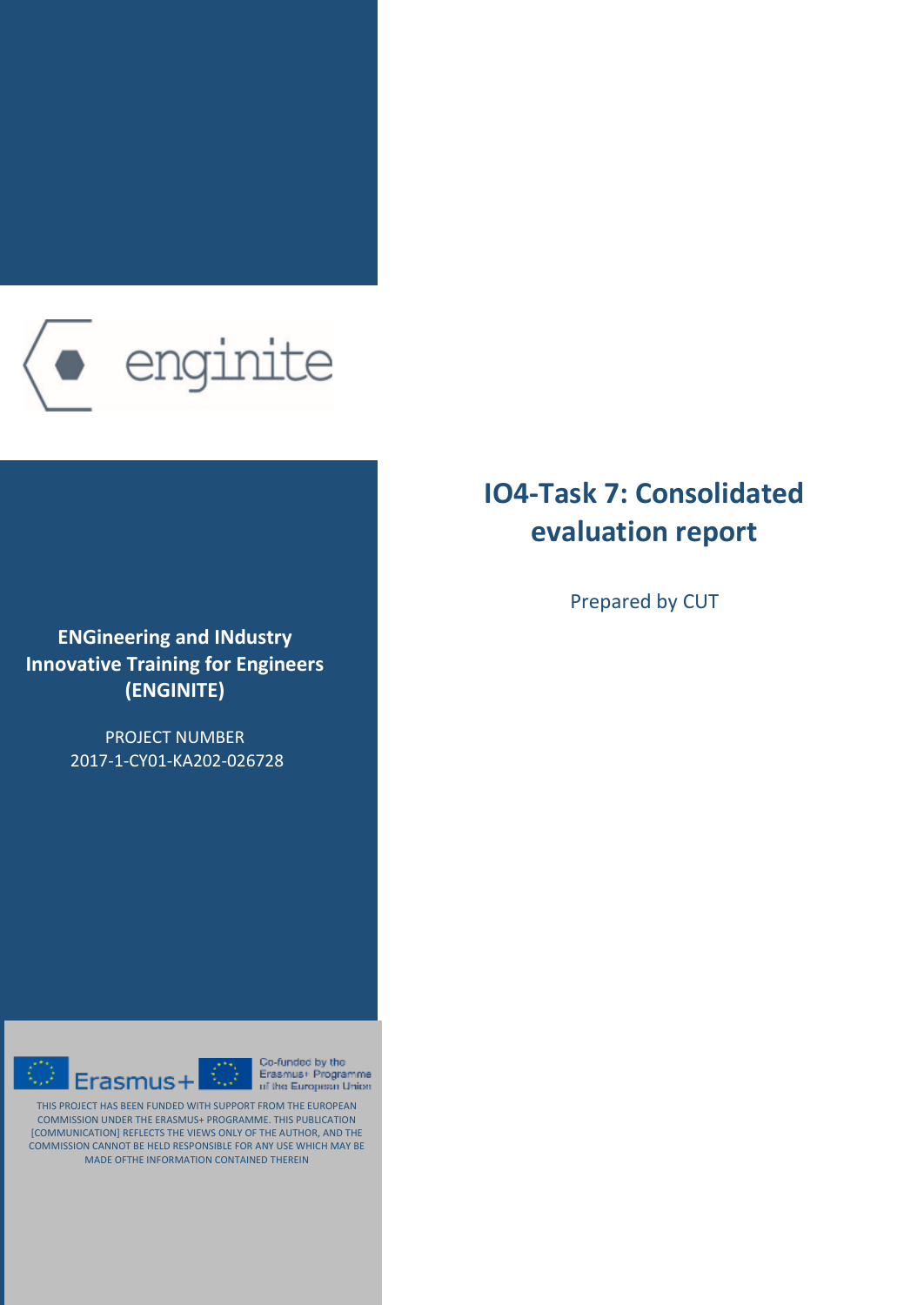

# Consortium

This document has been produced by the consortium of the ENGINITE project

| Cyprus<br><b>University of</b><br>Technology | <b>CYRPRUS UNIVERSITY OF TECHNOLOGY [CUT]</b> |
|----------------------------------------------|-----------------------------------------------|
| <b>AALBORG UNIVERSITY</b><br>DENMARK         | <b>AALBORG UNIVERSITET [AAU]</b>              |
| CUBE<br><b>NTEGRATED ENGINEERING</b>         | <b>CUBEIE L.L.C. [CUBEIE]</b>                 |
|                                              | <b>TECHNICAL UNIVERSITY OF CRETE [TUC]</b>    |
|                                              | <b>GRANTXPERT CONSULTING LTD [GrantXpert]</b> |
| think up                                     | USEFUL SIMPLE PROJECTS LTD [ThinkUP]          |

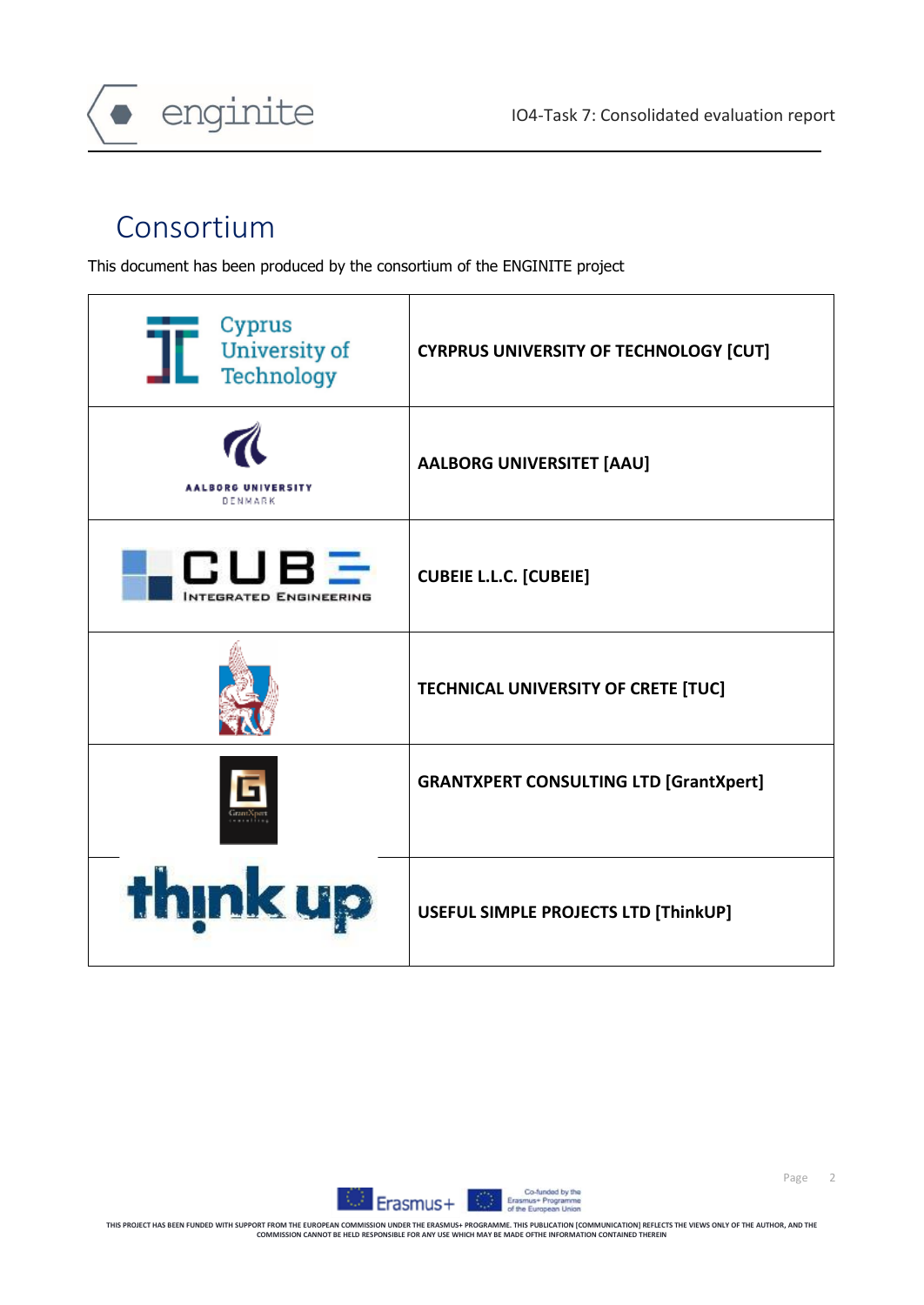

# **Task 7: Consolidated evaluation report**

In this section, we present the consolidated evaluation report, analysing and synthesizing together the main results derived from the two phases of the ENGINITE pilot training programme. In particular, we will present the feedback as well as a selection of testimonials received by the trainees and the trainers/mentors, during the  $1<sup>st</sup>$  phase of the programme, namely about the training courses period. We will then present the feedback as well as a selection of testimonials received by the trainees and the companies, during the 2<sup>nd</sup> phase of the programme, namely about the structured internship period.

## **ENGINITE Phase A: Feedback by the trainees**

Overall, the ENGINITE training courses period was ranked highly by the trainees in Greece and in Cyprus. In particular, as it appears in Table 25, the graduate Engineers highlighted that the training courses were interactive and engaging ( $\bar{x}$ =4.48, SD=0.60), contributed to the development of their managerial skills ( $\bar{x}$ =4.19, SD=0.51) and were essential for their future careers ( $\bar{x}$ =4.19, SD=0.51).

Table 25: Overall evaluation of the ENGINITE training courses

| The ENGINITE training courses                            | Mean | SD   | Min. | Max. |
|----------------------------------------------------------|------|------|------|------|
| were interactive and engaging                            | 4.48 | 0.60 | 3.00 | 5.00 |
| contributed to the development of my managerial skills   | 4.19 | 0.51 | 3.00 | 5.00 |
| were essential for my future career                      | 4.19 | 0.81 | 2.00 | 5.00 |
| equipped me better                                       | 4.14 | 0.57 | 3.00 | 5.00 |
| provided me practical and hands-on knowledge             | 3.90 | 0.83 | 2.00 | 5.00 |
| increased my employability chances                       | 3.86 | 0.79 | 3.00 | 5.00 |
| met my expectations.                                     | 3.67 | 0.80 | 2.00 | 5.00 |
| contributed to the development of my technical knowledge | 3.62 | 0.92 | 1.00 | 5.00 |

Importantly, the ENGINITE training courses had a significant positive impact on the graduated engineers and improved their problem-solving abilities as well as their problem-solving style in everyday life. As appears in Table 26, there was a statistically significant increase in the participating engineers' (a) "Approach" style towards problem-solving, (b) Personal control over problem-solving, and (c) Self-confidence during problem-solving.

#### Table 26: Pre-Post problem-solving abilities and style in everyday life

|                  |      | <b>Pre-test</b><br>(Before the ENGINITE courses) |      | Post-test<br>(After the ENGINITE courses) |          |  |
|------------------|------|--------------------------------------------------|------|-------------------------------------------|----------|--|
|                  | Mean | SD                                               | Mean | SD                                        |          |  |
| "Approach" style | 4.42 | 0.44                                             | 4.85 | 0.49                                      | $-2.49*$ |  |
| Personal control | 4.27 | 0.82                                             | 4.83 | 0.99                                      | $-2.17*$ |  |
| Self-confidence  | 4.71 | 0.52                                             | 4.99 | 0.56                                      | $-2.09*$ |  |

\*p<.05, \*\*p<.01. \*\*\*p<.001

Note. Likert-Scale 1-5 (1=Min. and 5=Max)

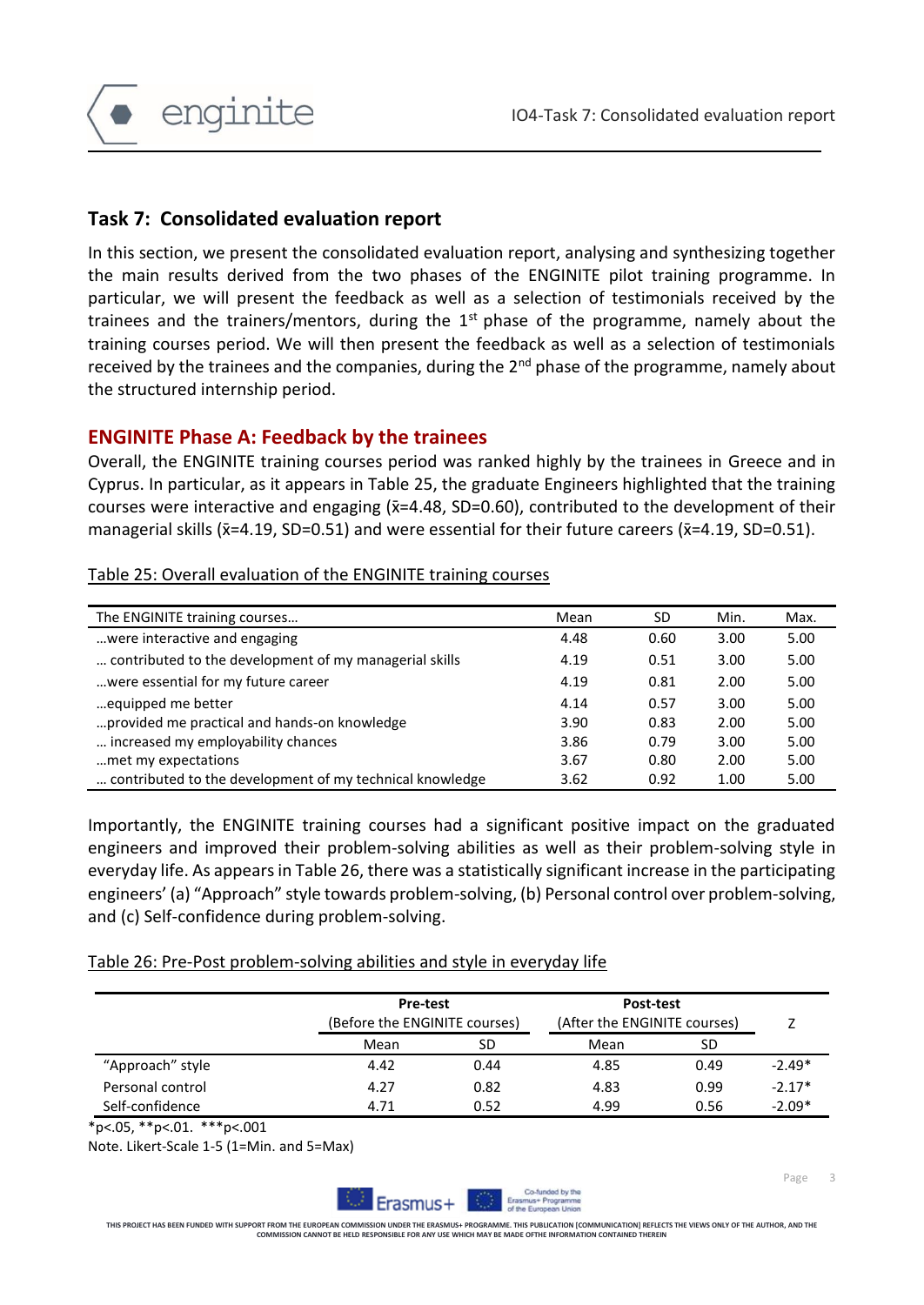Page

4



Evaluating each one the eight ENGINITE courses according to (a) its relevance, (b) its length, (c) its content, (d) its materials as well as (e) its trainer's confidence and (f) expertise, it seems that the "Employability enhancement & Managerial Skills" courses were ranked higher in comparison to the the "Technical knowledge enhancement" courses.

#### Table 27: Ranking of the "Employability enhancement & Managerial Skills" courses

|                                                                 | Mean | SD   | Min. | Max. |
|-----------------------------------------------------------------|------|------|------|------|
| A4: Project management in Action                                | 4.16 | 0.49 | 3.50 | 5.00 |
| B4: Supply Chain in a Rapidly Changing Environment              | 4.07 | 0.56 | 2.67 | 5.00 |
| A2: Innovation, Entrepreneurial and Intrapreneurial Skills      | 3.97 | 0.41 | 3.33 | 5.00 |
| A1: Efficient Quality and Health & Safety Management Systems    | 3.94 | 0.61 | 2.50 | 5.00 |
| A3: Engineering Systems Thinking: Re-engineering by Simplifying | 3.87 | 0.59 | 3.00 | 5.00 |
| <b>B1: Engineering Economics</b>                                | 3.78 | 0.83 | 2.00 | 5.00 |
| B3: Applied Process and Production Optimization                 | 3.75 | 0.78 | 1.33 | 5.00 |
| B2: Concept to Market Product Development                       | 3.66 | 0.84 | 1.33 | 5.00 |

The participating young engineers attributed these evaluations, on the following reasoning.

The *Employability enhancement & managerial skills* courses were:

- Easy to follow (there was no technical content)
- Quite novel / New insights (not included in prior academic studies)
- Length was relatively enough to cover the content
- On the other hand, focusing on the *Technical knowledge enhancement* courses:
	- Some engineers had prior knowledge for some of them (not novel)
	- Some engineers found it somehow difficult to follow and grasp everything due to their backgrounds
	- More time was needed to cover in more depth these topics

Next, focusing on the aspects of the training that they liked most the participating engineers highlighted (a) the problem-based process, (b) the collaboration between the team members especially with the engineers with different background, (c) the interaction between the trainers and the trainees, (d) the project-based nature of the courses (by the end of each course a project should be submitted), and (e) the courses which were based on real-life problems, included training with new software as well as presentations by industry experts.

The participating engineers also highlighted that they had to deal with various challenges such as (a) the daily commitment to attend the programme, while also working or studying at the same time, (b) the multi-disciplinarity of the groups and the collaboration between the group members, (c) the problem-solving process as a demanding pedagogy (e.g., complexity of real-world problems, trying to approach a problem in an interdisciplinary way, trying to reconciliate different options etc.), and (d) the weekly presentations and deliverables. Importantly, the major challenge identified by the participating engineers was the relatively limited duration of each course. As such the main

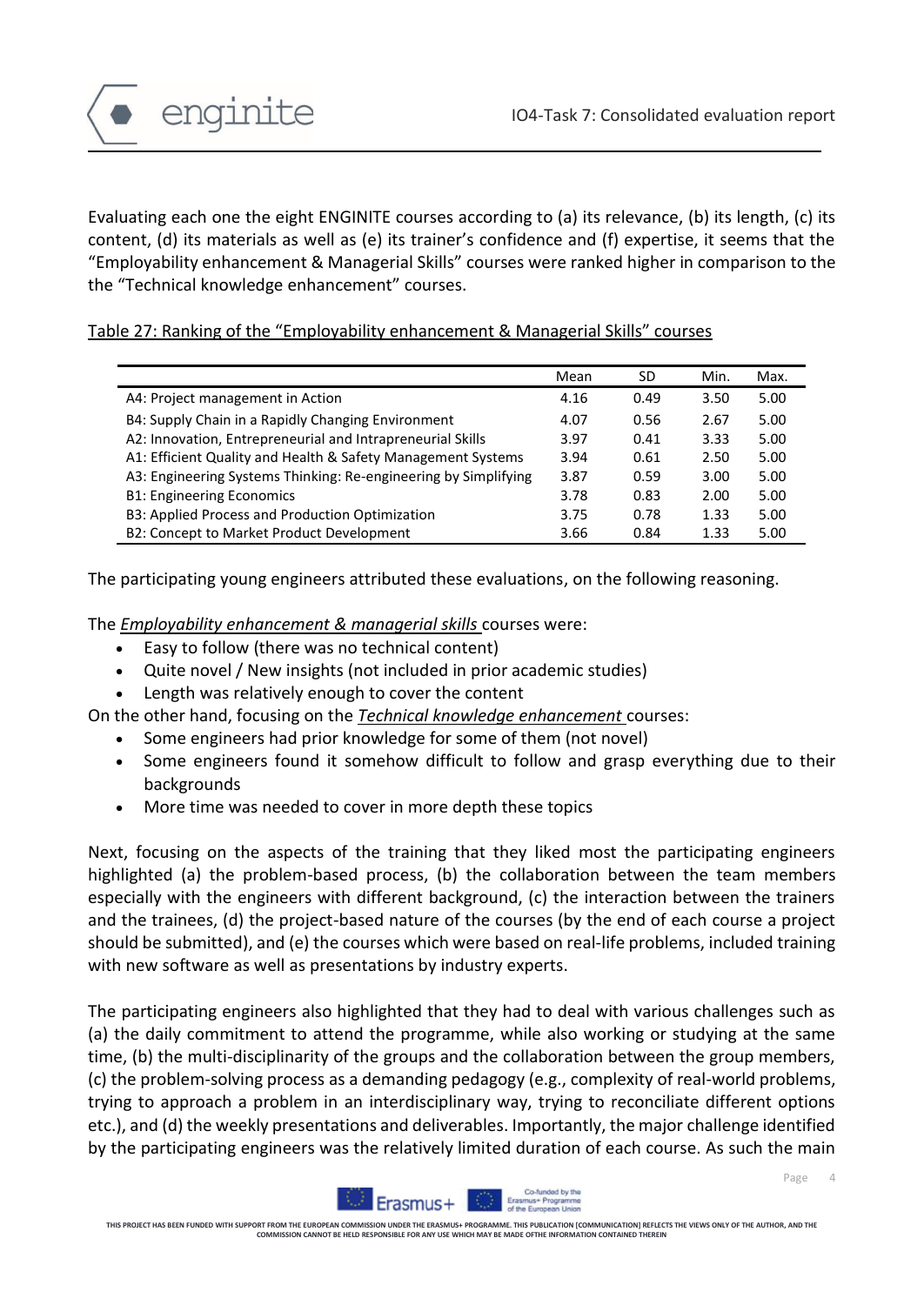

suggestion of the participants was the extension of the programme, which would allow more time for the problem-solving process, opportunities for deepening more into each course as well as more time for the project assignments. However, despite these challenges, all the participants marked highly the ENGINITE training courses period and this was also reflected in their testimonials. What follows below, is a selection from the testimonials which cover the spectrum of the input provided by the young engineers.

*"The ENGINITE training program is a good opportunity for recently graduated mechanical engineers to expand their knowledge and get a good practice experience. The period of time given is nearly adequate, proportionally to the subjects but the trainers did their best in most cases. It's surely a good life-lesson, about how other engineers think about themselves or the market approach, but also a good opportunity to establish ways to communicate and work with others under a team-type umbrella."*

#### **Trainee (Female), 29 years-old, Cyprus**

*"ENGINITE was an intensive but very useful programme, adding value not only to my knowledge but also to my interpersonal skills, respecting always the people and the environment around me."* **Trainee (Male), 26 years-old, Cyprus** 

*"ENGINITE it was a very good experience for me, as I enhanced my time management, organization and presentation skills. I strengthened my weaknesses. I was given the opportunity to meet people that work in industry and shared their knowledge with us. Trainers shared their experience and were there to explain everything using real-life examples, especially when our ideas were unrealistic! I also developed more skills including innovation and project management. I learnt about new concepts and theories grounded on other engineering disciplines."*

#### **Trainee (Female), 22 years-old, Cyprus**

*"I am glad that I participated in the ENGINITE training program. I came with contact with people from other field, we exchanged views and we cooperated in order to solve a problem or to create a project from the begin. I hope that all the experience will help me for my future as engineer."* **Trainee (Female), 23 years-old, Greece**

*"The ENGINITE training program was a very nice experience. The training expanded our knowledge in many areas of engineering, giving us the opportunity to solve real and complex problems. Also, it gave us skills that we can use in our career."*

#### **Trainee (Female), 25 years-old, Cyprus**

*"The lessons were interactive. I loved that I met new people and we exchanged theories and ideas. I liked that I trained to the management because I didn't t had any experiences before and also the Professors were really helpful and explaining every question we had. The negative of the training was that we had to be attend every day for 3 hours continuously."* **Trainee (Male), 29 years-old, Cyprus** 



Page 5

**THIS PROJECT HAS BEEN FUNDED WITH SUPPORT FROM THE EUROPEAN COMMISSION UNDER THE ERASMUS+ PROGRAMME. THIS PUBLICATION [COMMUNICATION] REFLECTS THE VIEWS ONLY OF THE AUTHOR, AND THE COMMISSION CANNOT BE HELD RESPONSIBLE FOR ANY USE WHICH MAY BE MADE OFTHE INFORMATION CONTAINED THEREIN**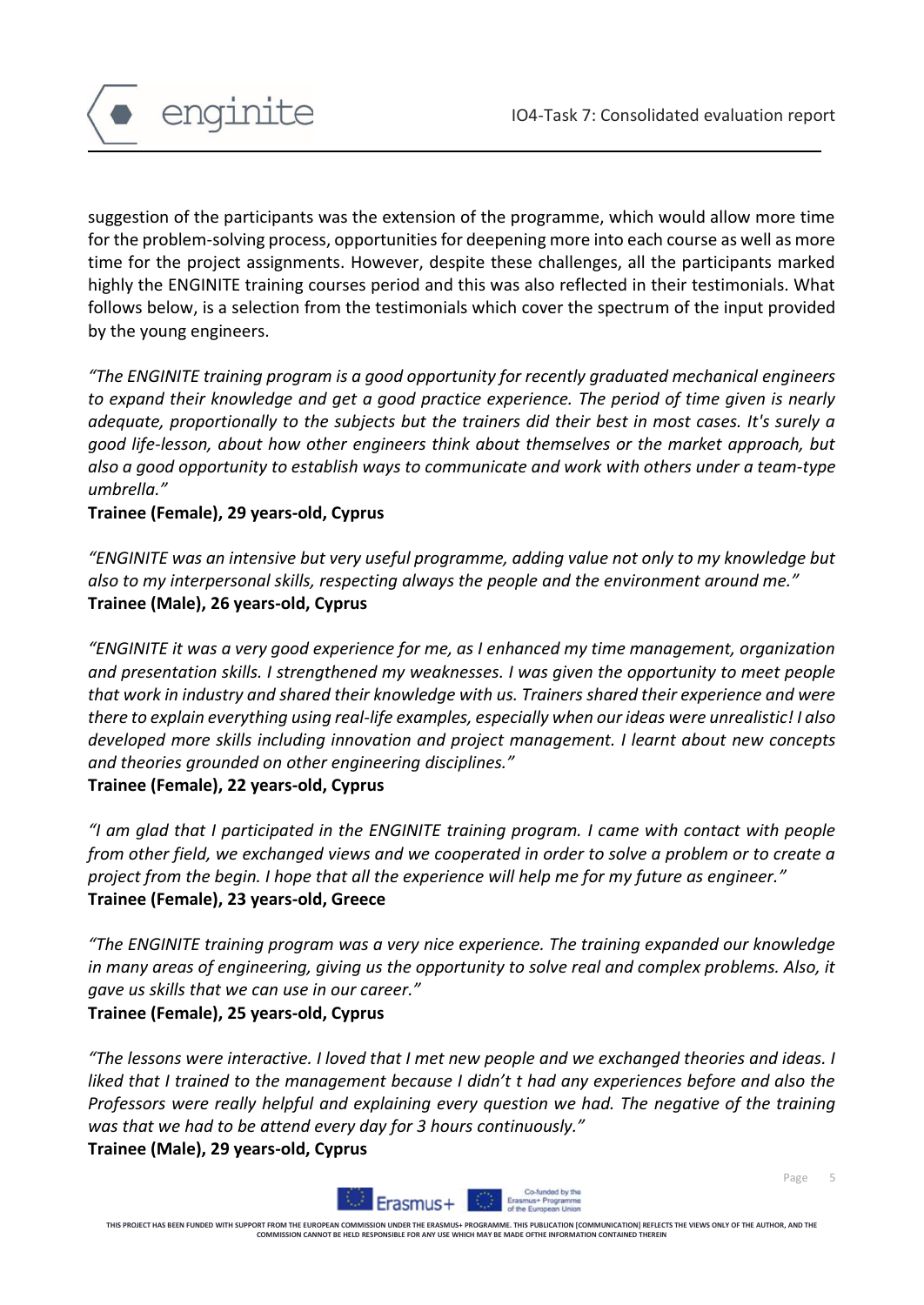

*"ENGINITE is a good training program. I met and worked with interesting people. I learned many new things and I am waiting for the training in industry!"* **Trainee (Male), 29 years-old, Cyprus** 

*"Overall the ENGINITE training programme is a good opportunity for someone who has just finished his/her studies to expand their knowledge and also apply what they learnt from their studies in actual everyday problems. Furthermore, you get to meet new people from different fields of study and learn to cooperate with them in order to achieve a goal. ENGINITE is a programme I would definitely recommend."*

**Trainee (Female), 23 years-old, Greece** 

## **ENGINITE Phase A: Feedback by the trainers**

The ENGINITE training courses period was also ranked very highly by the trainees. In particular, as it appears in Table 28, the trainers ranked highly that the training programme provided appropriate support to the participants ( $\bar{x}$ =5.00, SD=0.00) as well as that it contributed to employability enhancement, development of managerial skills as well as to technical knowledge enhancement of the young engineers ( $\overline{x}$ =4.86, SD=0.38). They only ranked a bit lower that the training programme was grounded on an adequate blend of theory and practice ( $\bar{x}$ =4.43, SD=0.54) as well as that was ready for wider dissemination  $(x=4.43, SD=0.54)$ .

Table 28: Overall evaluation of the ENGINITE training programme

| The ENGINITE training programme                           | Mean | SD   | Min. | Max. |
|-----------------------------------------------------------|------|------|------|------|
| provided appropriate support to the participants          | 5.00 | 0.00 | 5.00 | 5.00 |
| contributed to employability enhancement, development of  | 4.86 | 0.38 | 4.00 | 5.00 |
| managerial skills and technical knowledge enhancement     |      |      |      |      |
| created positive reactions to the young engineers         | 4.71 | 0.49 | 4.00 | 5.00 |
| included a selection of significant training topics       |      | 0.49 | 4.00 | 5.00 |
| met my expectations                                       |      | 0.54 | 4.00 | 5.00 |
| was grounded on an adequate blend of theory and practice  | 4.43 | 0.54 | 4.00 | 5.00 |
| is ready for wider dissemination and further exploitation | 4.43 | 0.54 | 4.00 | 5.00 |

Focusing on the ENGINITE training courses and their delivery the trainers evaluated highly that materials provided during the courses were helpful ( $\bar{x}$ =4.86, SD=0.38). However, aligned with the young engineers' assessment the trainers evaluated also lower the length of training  $(x=3.57)$ , SD=0.98).

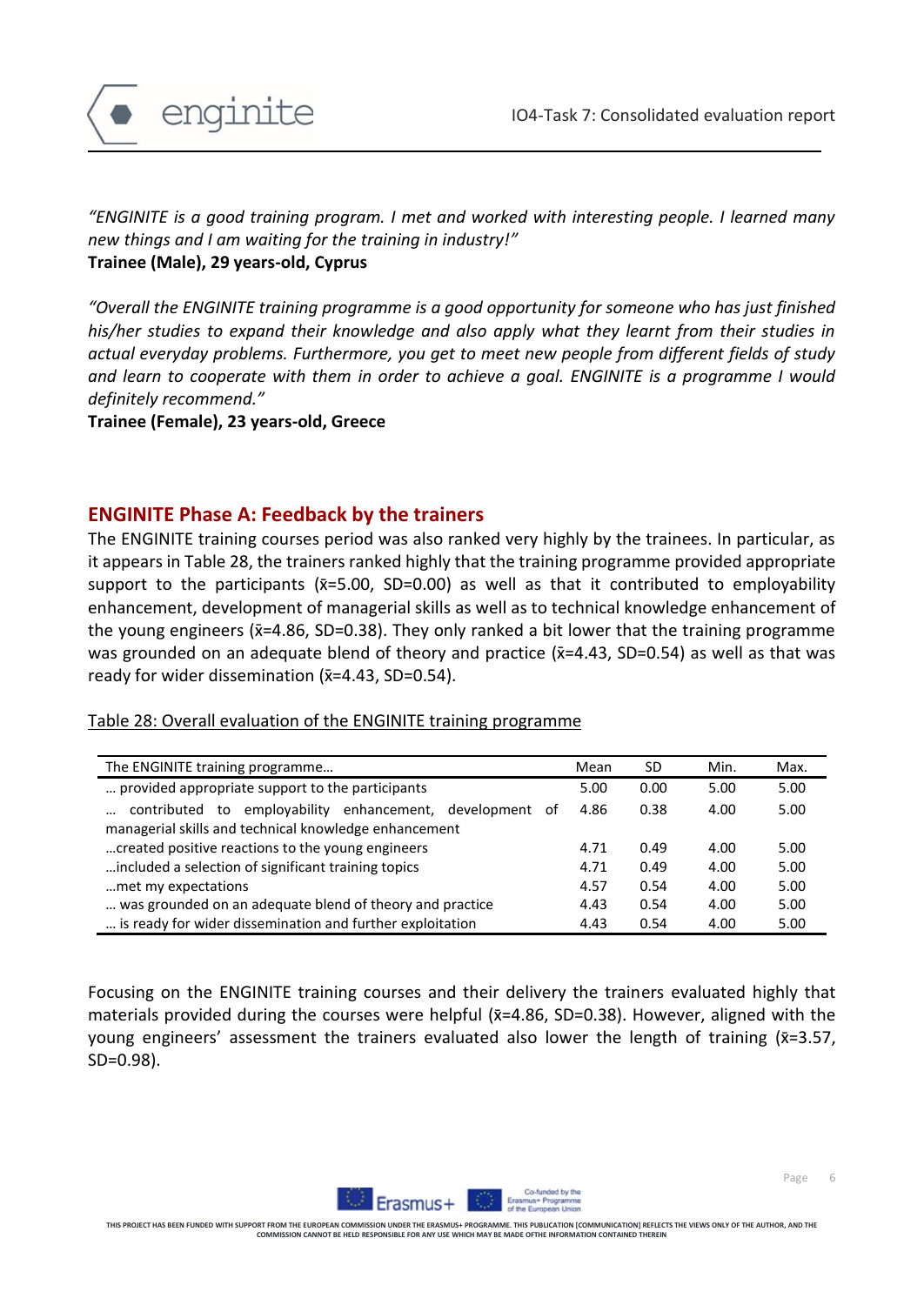

## Table 29: Evaluation of the ENGINITE training courses

|                                                            | Mean | SD   | Min. | Max. |
|------------------------------------------------------------|------|------|------|------|
| Materials provided were helpful                            | 4.86 | 0.38 | 4.00 | 5.00 |
| My course(s) was/were relevant to the participants' needs  | 4.71 | 0.49 | 4.00 | 5.00 |
| I was confident and well-prepared                          | 4.71 | 0.49 | 4.00 | 5.00 |
| Content was well organized                                 | 4.57 | 0.79 | 3.00 | 5.00 |
| I was knowledgeable for all topics related to my course(s) | 4.14 | 1.57 | 1.00 | 5.00 |
| Length of training was sufficient for my course(s)         | 3.57 | 0.98 | 2.00 | 5.00 |

Focusing on the aspects of the training that the trainers liked the most, the trainers highlighted (a) the problem-based learning approach, (b) the face-to-face interaction with the participants, (c) the practical field training exercises and the use of case studies, (d) the project presentations by the young engineers as well as (e) the reflective sessions with the young engineers.

The trainers also highlighted that they had to deal with various challenges such as (a) to motivate engineers with different background into the PBL approach, (b) to transfer knowledge and to develop new skills to young engineers via the PBL approach, (c) to address the needs and expectations of all engineers given their different backgrounds and starting points. Importantly, the major challenge identified by the trainers was also the relatively limited duration of each course. As such the main suggestion of the trainers was the extension of the programme, which would allow more time for the problem-solving process as well as more opportunities for deepening more into each course. However, despite these challenges, all the trainers marked highly the ENGINITE training courses period and this was also reflected in their testimonials. What follows below, is a selection from the testimonials which cover the spectrum of the input provided by the ENGINITE trainers.

*"ENGINITE was an ambitious project which introduced the PBL approach to young engineers with different scientific backgrounds. It has definitely improved their problem-solving skills and employability prospects and I hope that they will remember this experience for several years."* **Trainer (Male), 57 years-old, Greece** 

*"ENGINITE training was a groundbreaking experience both for the participants and the facilitators and definitely this initiation should be adopted broadly in Engineering Education in Europe."* **Trainer (Male), 33 years-old, Cyprus** 

*"ENGINITE training program was a great opportunity for every young graduate in order to be trained to use the knowledge that they already have and to cultivate skills that let them identify what they need to learn or develop in order to solve/propose solutions to any problem that might arise during their professional journey."*

**Trainer (Female), 29 years-old, Cyprus** 



Page 7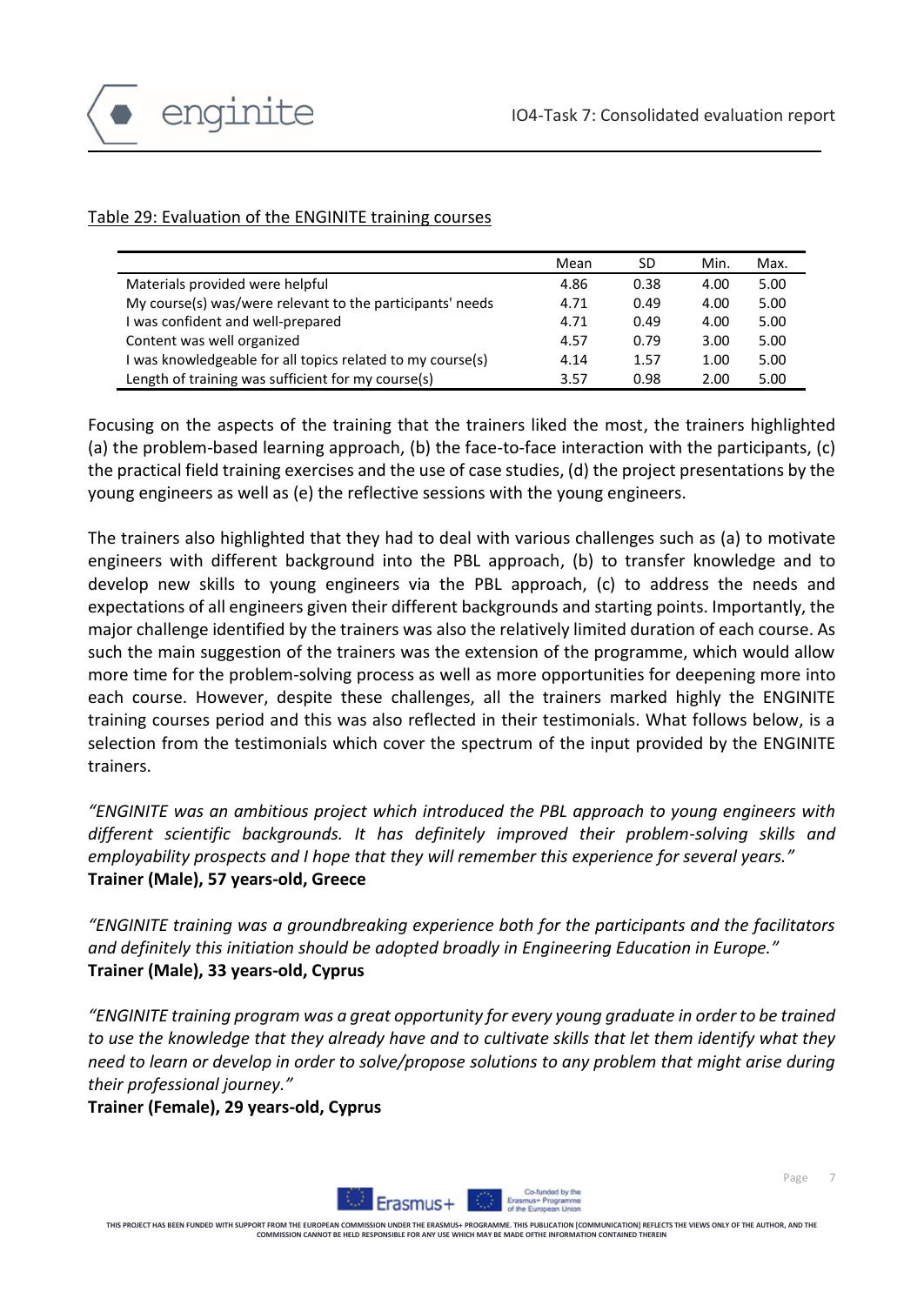

*"Studying the PBL education method and through the meetings I became a better trainer, and this was worthwhile the effort. In this way I was able to inspire the ENGINITE trainees to became independent learners who can continue to learn on their own in life. And this was a success! "* **Trainer (Male), 34 years-old, Cyprus** 

*"ENGINITE is a training program that can help to minimize the cup that exist between the university and the industry. From my experience of this project, the young engineers had the opportunity to see real problems and through PBL after researching and combined their skills from there different degrees and knowledge (like in a real-life industry) they were able to recommend solutions that were good enough to be real solution scenarios."*

**Trainer (Female), 39 years-old, Cyprus** 

*"ENGINITE, is the most experiential and compact training programme for young engineers to date, which prepares them for the industry real-time! It covers a blend of engineering & business industry topics and gives them the opportunity to build invaluable soft-skills. Additionally, young engineers get to practice their learnings and solve real industry problems through placements in relevant and high-performing organizations. The programmes lies its principles in PBL learning, which makes it even more innovative, market-relevant and appealing. The international market is hungry for adaptive and practical skills, and ENGINITE hits right on spot!"*

**Trainer (Female), 33 years-old, Cyprus** 

## **ENGINITE Phase B: Feedback by the interns**

The ENGINITE internship period was ranked very highly by the interns, as all the aspects were evaluated above the average. In particular, as it appears in Table 30, the interns highlighted that during the internship period they had initiated and successfully completed new projects ( $\bar{x}$ =4.48, SD=0.59) and that they developed new technical knowledge ( $\bar{x}$ =4.39, SD=0.58). They have only evaluated a bit lower the feedback received from successful entrepreneurs/company representatives (x̄=3.91, SD=0.90).

Table 30: Overall evaluation of the ENGINITE internship

| During the ENGINITE internship<br>Mean<br>SD.                                                  | Min. | Max. |
|------------------------------------------------------------------------------------------------|------|------|
| I have initiated and successfully completed new projects<br>0.59<br>4.48                       | 3.00 | 5.00 |
| I have developed new technical knowledge<br>0.58<br>4.39                                       | 3.00 | 5.00 |
| I became better equipped<br>4.35<br>0.57                                                       | 3.00 | 5.00 |
| I have increased my employability potentials<br>4.26<br>0.69                                   | 3.00 | 5.00 |
| my expectations were met during the ENGINITE internship<br>0.78<br>4.17                        | 2.00 | 5.00 |
| the technical knowledge I gained during the training courses was improved<br>0.78<br>4.17      | 2.00 | 5.00 |
| the skills I developed during the training courses were improved<br>0.58<br>4.17               | 3.00 | 5.00 |
| I have created a network with like-minded people<br>0.89<br>4.17                               | 1.00 | 5.00 |
| I have developed new skills<br>0.81<br>4.13                                                    | 2.00 | 5.00 |
| I have understood the real industry culture<br>1.07<br>4.04                                    | 1.00 | 5.00 |
| I have opened new channels with the company's representative<br>0.90<br>4.00                   | 1.00 | 5.00 |
| I have received feedback from successful entrepreneurs/company representatives<br>3.91<br>0.90 | 1.00 | 5.00 |



Page 8

**THIS PROJECT HAS BEEN FUNDED WITH SUPPORT FROM THE EUROPEAN COMMISSION UNDER THE ERASMUS+ PROGRAMME. THIS PUBLICATION [COMMUNICATION] REFLECTS THE VIEWS ONLY OF THE AUTHOR, AND THE COMMISSION CANNOT BE HELD RESPONSIBLE FOR ANY USE WHICH MAY BE MADE OFTHE INFORMATION CONTAINED THEREIN**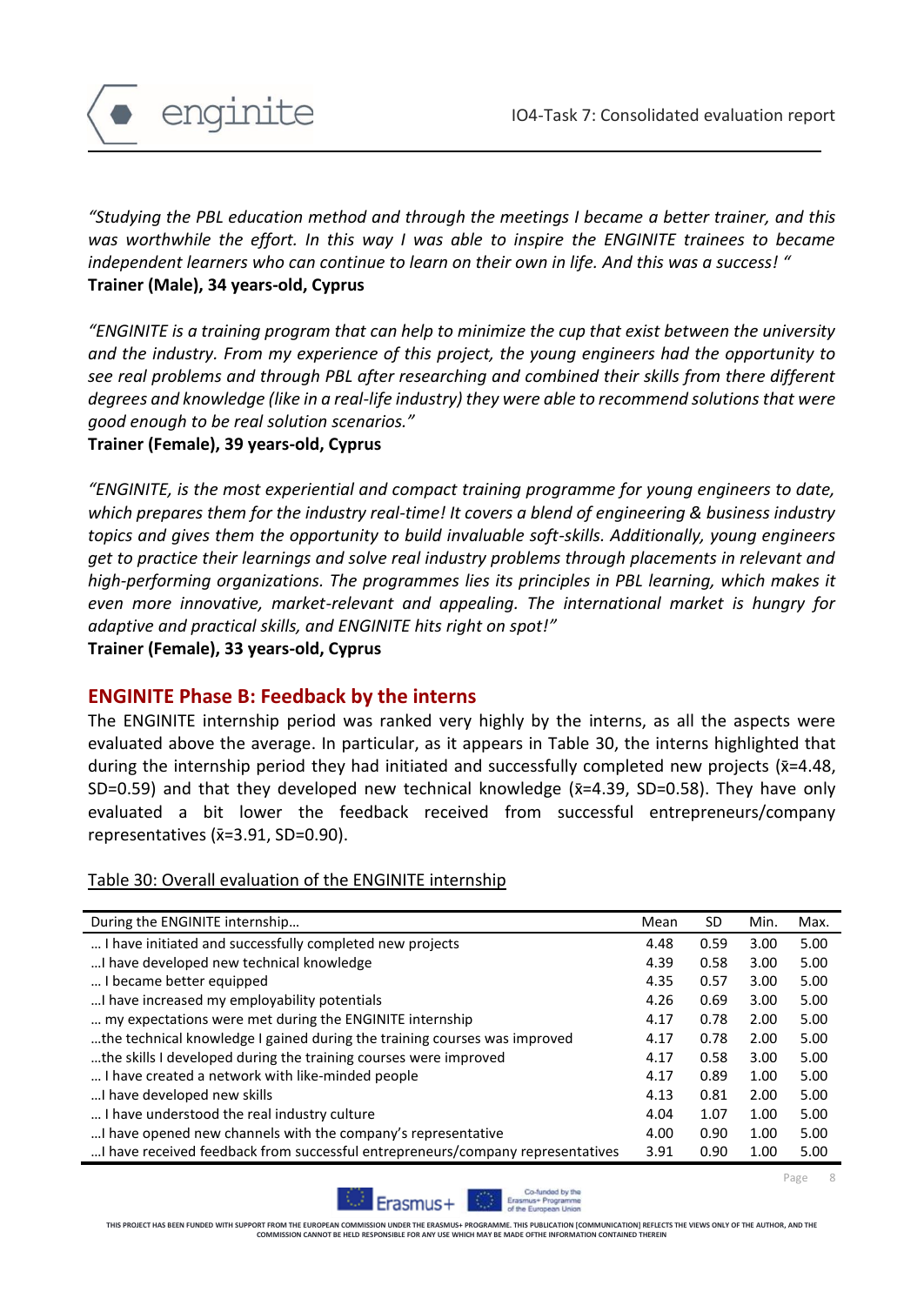

Focusing on their major achievements of the internship period the participating young engineers highlighted the following ones:

- Bridged the academia with labor
- Development of self-awareness (recognition of strengths and weaknesses), self-esteem and confidence
- Development of collaboration and communication skills (learned how to work efficiently together with people of different background, expertise)
- Put in practice theoretical knowledge gained during the undergraduate studies and the ENGINITE training courses
- Development of technical knowledge and practical experience
- Improvement of project management skills (Undertake and execute projects within particular deadlines)
- Improvement of problem-solving skills
- Networking / Collaboration and interaction with industry experts
- Development of a professional portfolio
- Understanding how the industry works
- Increase of the employability potentials

Importantly, most of the participating engineers (87%) reported that they were planning to stay in contact with their hosting organizations.

Overall, all the participants marked highly the ENGINITE internship period and this was also reflected in their testimonials. What follows below, is a selection from the testimonials which cover the spectrum of the input provided by the young engineers.

*The ENGINITE internship was very useful for all the young engineers who have just completed their undergraduate studies and they would like to get ready for the world of the industry. The mindset of the industrial world is much different from whatever I have been taught at the university. In addition, the problem-based learning has been proved as an idea approach for the investigation and the solution of complex and authentic problems.* 

## **Intern (Female), 27 years-old, Cyprus**

*The ENGINITE internship not only helped me to improve my skills in the design of processes and new products, but at the same time it provided me the opportunity to participate in a real-world project relevant to my domain. The problem-based learning, which was employed during the ENGINITE training courses, helped me at a great degree during my internship. At this point, not only I can find much easier a solution to a problem, but at the same time, I have the ability to evaluate the implementation of a given solution taking into account multiple parameters related to the economy, the society and the environment.* 

**Intern (Female), 22 years-old, Cyprus** 

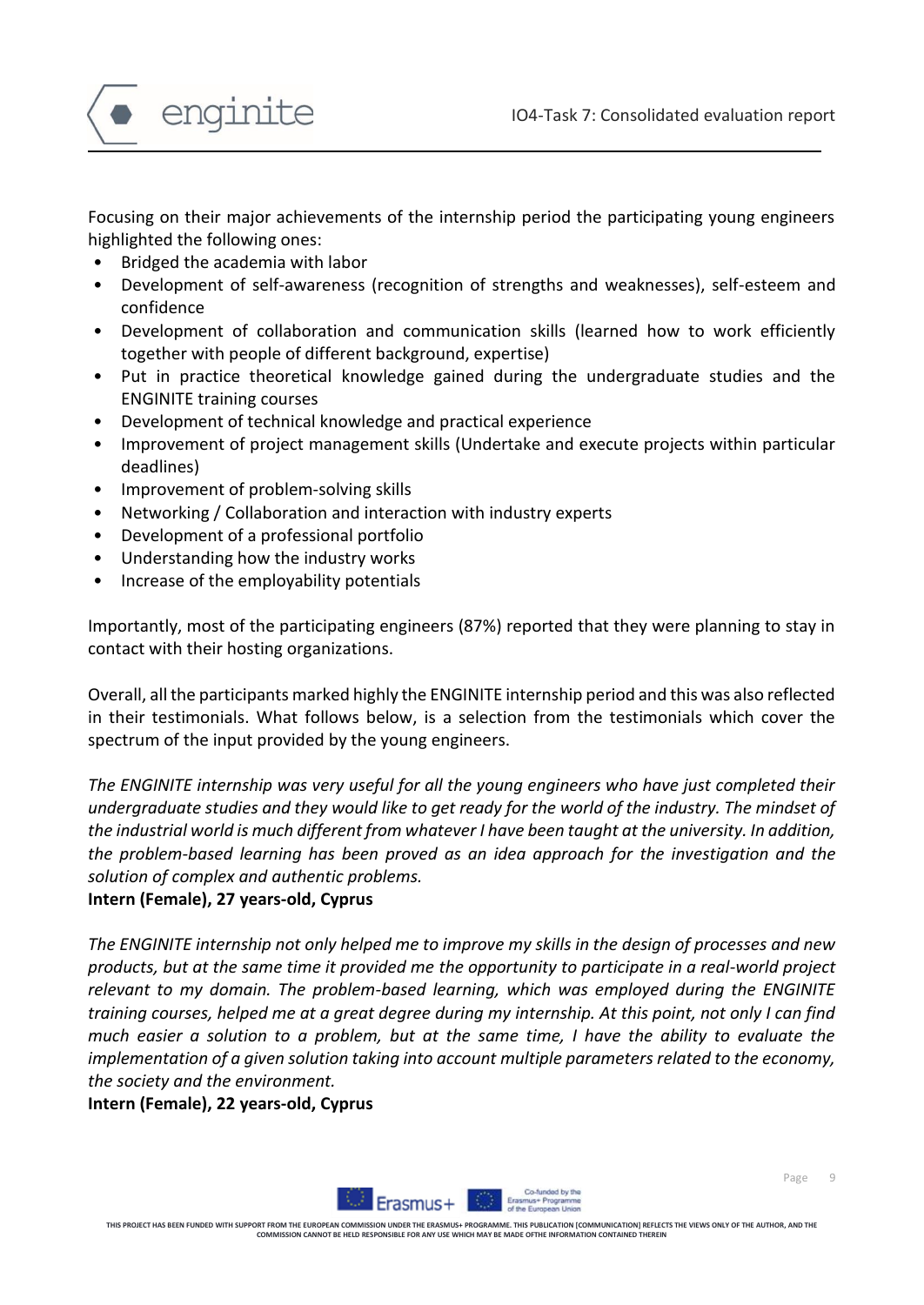

*Overall, the ENGINITE internship was a really good program. Through my participation I had the chance to meet new people and share/develop fresh ideas. Furthermore, I was given the chance to work for a big company and got to see first-hand the procedures followed and the actions that need to be taken in order for a company to maintain its high standards. I also got to further expand the technical knowledge and skills I acquired through my studies at the Technical University of Crete. Overall, I would definitely recommend the ENGINITE program because it gives young graduates the opportunity to develop their skills and integrate smoothly into the working environment.* **Intern (Female), 23 years-old, Greece** 

*The ENGINITE internship was the most vivid and creative part of the program and made the ENGINITE complete and more meaningful.* **Intern (Male), 32 years-old, Greece** 

# **ENGINITE Phase B: Feedback by the company supervisors**

The feedback received by the company supervisors about the interns was also relatively high, as all the aspects were evaluated above the average. In particular, as it appears in Table 31, the company supervisors highlighted that the interns adjusted quickly to the working environment ( $\bar{x}$ =4.85, SD=0.38) and had a smooth and productive collaboration with the company  $(\bar{x}=4.85, SD=0.38)$ . They evaluated a little bit lower the fact that the interns could find innovative solutions to the company's challenges ( $\bar{x}$ =3.92, SD=0.86) or that the interns brought new and innovative ideas to the company  $(\bar{x}=3.69, SD=0.95).$ 

# Table 31: Overall evaluation of the ENGINITE internship

| The intern                                                  | Mean | SD   | Min. | Max. |
|-------------------------------------------------------------|------|------|------|------|
| adjusted quickly to the working environment of the company  | 4.85 | 0.38 | 4.00 | 5.00 |
| had a smooth and productive collaboration with the company  | 4.85 | 0.38 | 4.00 | 5.00 |
| was motivated and showed real interest for the company      | 4.77 | 0.44 | 4.00 | 5.00 |
| contributed to the projects of the company                  | 4.54 | 0.52 | 4.00 | 5.00 |
| took part in a constructive and supportive internship       | 4.54 | 0.52 | 4.00 | 5.00 |
| contributed to the goals of the company                     | 4.46 | 0.66 | 3.00 | 5.00 |
| could be an ideal new addition to the company               | 4.31 | 0.85 | 3.00 | 5.00 |
| could find innovative solutions to our company's challenges | 3.92 | 0.86 | 3.00 | 5.00 |
| brought new and innovative ideas to our company             | 3.69 | 0.95 | 3.00 | 5.00 |

Importantly, all the company supervisors, reported that:

- Their expectations were met to their highest degree
- The internship period was of high value for the participating interns

In this context, it is not a surprising that all the company supervisors (100%) reported that they were planning to stay in contact with the young interns, after the end of the partnership period.



THIS PROJECT HAS BEEN FUNDED WITH SUPPORT FROM THE EUROPEAN COMMISSION UNDER THE ERASMUS+ PROGRAMME. THIS PUBLICATION [COMMUNICATION] REFLECTS THE VIEWS ONLY OF THE AUTHOR, AND THE<br>COMMISSION CANNOT BE HILD RESPONSIEL FOR